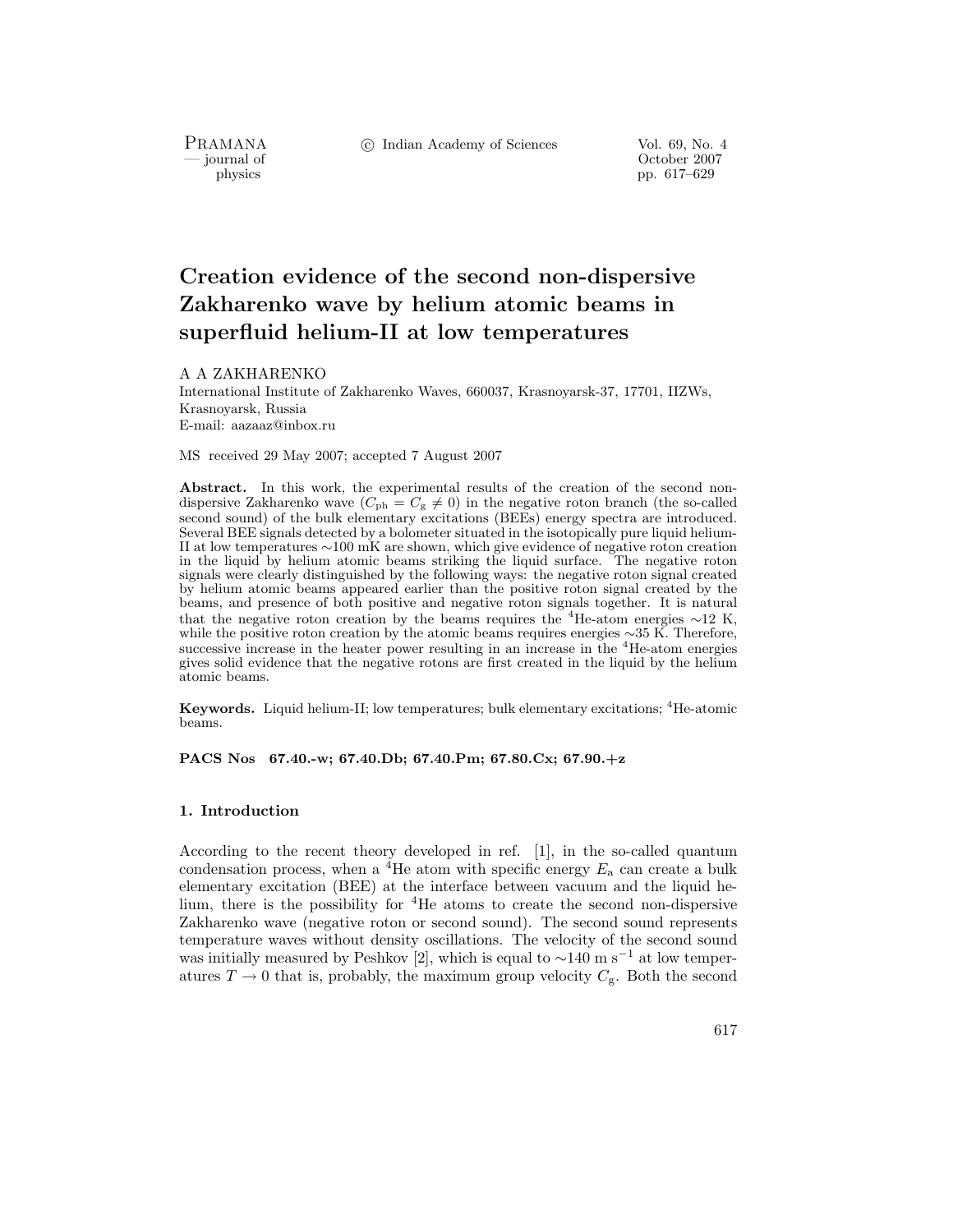and fourth sounds exist in the liquid helium only at low temperatures below the critical temperature  $T_{\lambda} = 2.17$  K (for example, see the excellent book [3]). Below  $T_{\lambda}$ the liquid helium-II has the roton minimum which disappears together with these two sounds above  $T_{\lambda}$  [3]. However, the first sound exists both below  $T_{\lambda}$  and above it, according to ref. [3]. At low temperatures, the velocity of the second sound is  $\sim$ (3)<sup>1/2</sup> times lower than the first sound velocity (see ref. [4]).

The energy spectra of the BEEs in the superfluid helium-II [4,5] represent dispersion relations of dependence of the energy E on the quasi-impulse  $p = k\hbar$ , where k is the wave number, and  $\hbar$  is the Planck's constant. Therefore, the phase velocity  $C_{\rm ph}$  of the BEEs can be given by the following relation:

$$
\frac{E}{k} = C_{\rm ph} \frac{E}{\omega},\tag{1}
$$

where  $\omega$  is the angular frequency. Similarly, for the group velocity  $C_g$  of the BEEs, the following relation holds good:

$$
\frac{\mathrm{d}E}{\mathrm{d}k} = C_{\mathrm{g}} \frac{\mathrm{d}E}{\mathrm{d}\omega}.\tag{2}
$$

Therefore, in order to experimentally determine both the phase velocity  $C_{\rm ph}$  and the group velocity  $C_{\rm g}$  of the BEEs, it is necessary to know dependencies of both  $E(k)$  and  $E(\omega)$ . That could be the answer on the Stirling's 'not relevant' in refs [6,7], because in refs [6,7] the dependence  $E(k)$  was only used for calculation of the phase velocities  $C_{\text{ph}}$  of the BEEs. Note that arbitrary functions  $F(k)$  and  $F(\omega)$ can be experimentally measured instead of  $E(k)$  and  $E(\omega)$  in eqs (1) and (2) in order to experimentally evaluate the velocities  $C_{\text{ph}}$  and  $C_{\text{g}}$ . It is also thought that it can be readily written  $F(k)$  and  $F(\omega)$  instead of  $F(k, \omega)$  because the dependence  $\omega(k)$  (or  $k(\omega)$ ) is assumed to be known. For instance, for a free quasi-particle propagating in vacuum, the function  $k(\omega)$  can be obtained from the well-known parabolic dependence  $\omega(k) = A_0 k^2$ , where the constant  $A_0$  is inversely proportional to the quasi-particle mass.

In addition, in the quantum condensation process there is also the possibility to create the third non-dispersive Zakharenko wave [1] (the positive roton or fourth sound) by the helium atomic beams at the interface between vacuum and the liquid helium at low temperatures, according to a recent theory [1]. However, for the creation of the positive rotons, a <sup>4</sup>He atom should reach its own kinetic energy  $E_a \sim$ 35 K that is three times greater than the kinetic energy required for the creation of the negative rotons ( $E_a \sim 12 \text{ K}$ ) according to ref. [1]. The creation evidence of the third non-dispersive Zakharenko wave (the positive roton) was initially reported recently in ref. [8], while Brown and Wyatt in ref. [9] reporting positive roton creation have observed negative rotons (the second non-dispersive Zakharenko wave, according to ref. [1]). However, Brown and Wyatt believed that the positive rotons were observed. Their explanations are somewhat incorrect and will be discussed below. The non-dispersive Zakharenko waves can be described by the following formulas:

$$
\frac{\mathrm{d}C_{\mathrm{ph}}}{\mathrm{d}k} = C_{\mathrm{g}} \frac{\mathrm{d}C_{\mathrm{ph}}}{\mathrm{d}\omega} = 0,\tag{3}
$$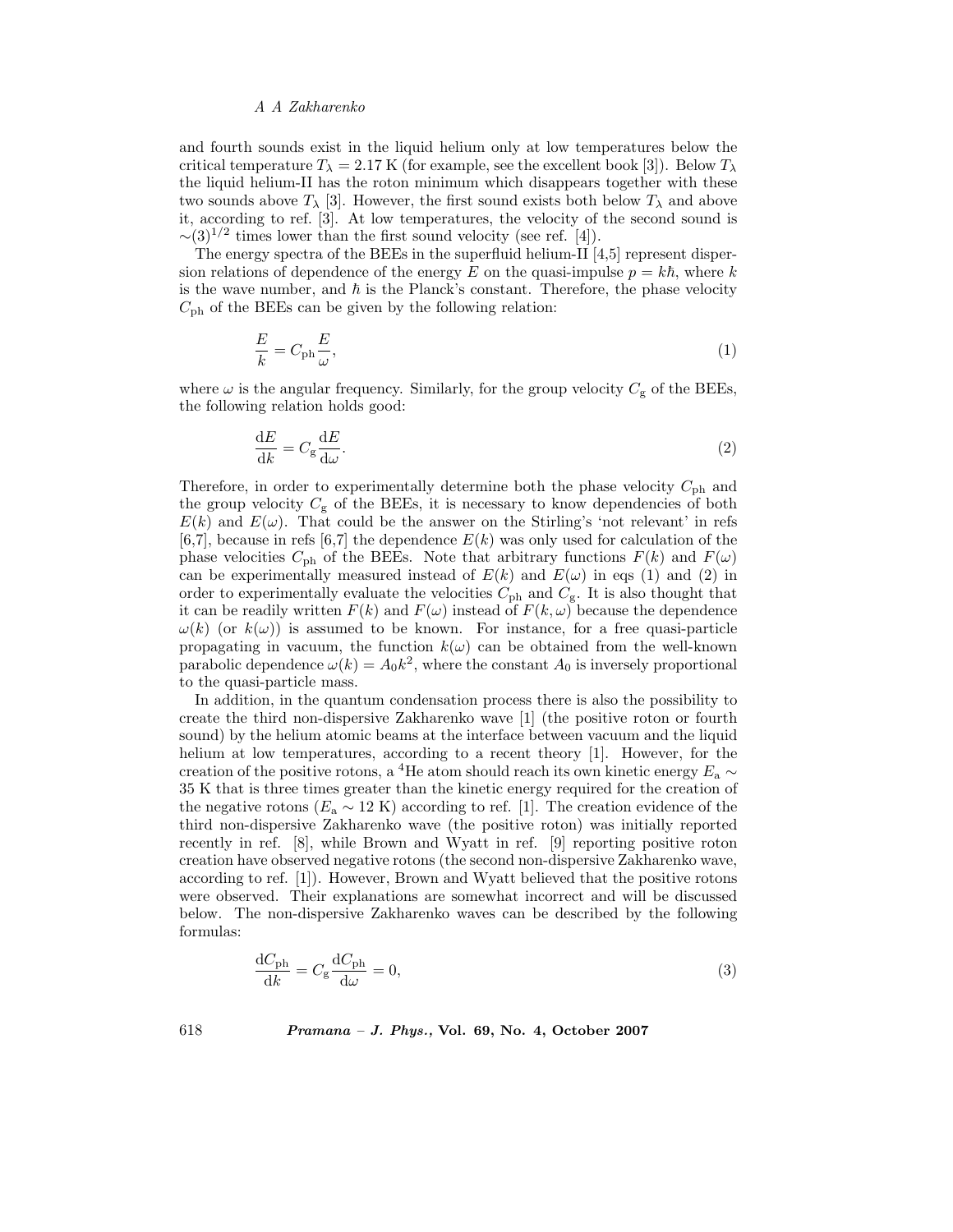$$
\frac{\mathrm{d}C_{\mathrm{ph}}}{\mathrm{d}k} = \frac{1}{k}(C_{\mathrm{g}} - C_{\mathrm{ph}}),\tag{4}
$$

$$
\frac{\mathrm{d}C_{\mathrm{ph}}}{\mathrm{d}\omega} = \frac{C_{\mathrm{ph}}}{\omega} \left( 1 - \frac{C_{\mathrm{ph}}}{C_{\mathrm{g}}} \right). \tag{5}
$$

Formula (3) shows that the phase velocity  $C_{\text{ph}}$  is independent of both the angular frequency  $\omega$  and the wave number k in the same  $k-\omega$  domain. It is thought that the non-dispersive Zakharenko waves  $(C_g = C_{ph})$  can exist in any energy branch (mode<br>of dispersive waves) for non-zero group velocity  $C_{ph}$  is expected that the group of dispersive waves) for non-zero group velocity  $C_g$ . It is expected that the group velocity  $C_{\rm g} = 0$  only for free quasi-particles in vacuum possessing the dispersion  $C_{\rm g} = 2C_{\rm ph}$ , according to ref. [1]. Indeed, formulas (4) and (5) give clearance that eq. (3) is satisfied as soon as the phase and group velocities are equal in dispersion relations.

The results of this paper represent the creation evidence of the second nondispersive Zakharenko wave (the negative roton) by the helium atomic beams at the interface between vacuum and the liquid helium at low temperatures. Explanations of the experimental results are based on a recent theory [1] and the experimental works [8,10]. It is also noted in [3] that the behaviours of the maximum group velocities of the so-called first, second, and fourth sounds are dependent on temperature below  $T_{\lambda}$ . The so-called third sound [11] propagates in thin superfluid helium films at low temperatures, where the fourth non-dispersive Zakharenko wave can exist. It is mentioned that the non-dispersive Zakharenko waves were initially discovered in ref. [12]. In this work, the recorded signals were also taken from ref. [13].

# **2. Experimental configuration and results**

In the experiments of this work, <sup>4</sup>He atomic beams were ejected into vacuum from the heater H positioned in vacuum above the surface of the superfluid helium-II. The liquid was kept at low temperatures  $\sim 60$  mK in a small experimental cell with line sizes about several centimetres, using the delusion refrigerator technique. The heater H was positioned at an angle  $30°$  to the surface normal (see figure 1). The distance  $x_1$  between the heater H and the point O in figure 1 is ∼25 mm, where <sup>4</sup>He atoms will strike the liquid surface. The atoms are travelling ballistically from the heater H down to the liquid surface. The helium atoms ejected by the heater H come through three collimators before they strike at the surface. The collimators were used to minimise surface area, on which the atoms strike the surface with creation of BEEs in the so-called quantum condensation process. The created BEEs at the surface are travelling down through the next collimators in the liquid (see figure 1) down to the bolometer B, with which they can be detected. The bolometer B was positioned at an angle 10 $^{\circ}$  to the surface normal. The distance  $x_2$  between the bolometer B and the point O at the liquid surface is  $\sim$ 7 mm. The bolometer B used in these experiments represents a superconducting Zn thin film detector with work area  $\sim$ 1 mm<sup>2</sup>, and the heater H represents an Au thin film pulsed heater. Such types of heaters and bolometers were used previously [8–10,14].

Therefore, the BEEs first arrival time  $t_0$  to the bolometer B arises from the sum of time-of-flight  $t_1$  of the helium atoms from the heater H to the surface point O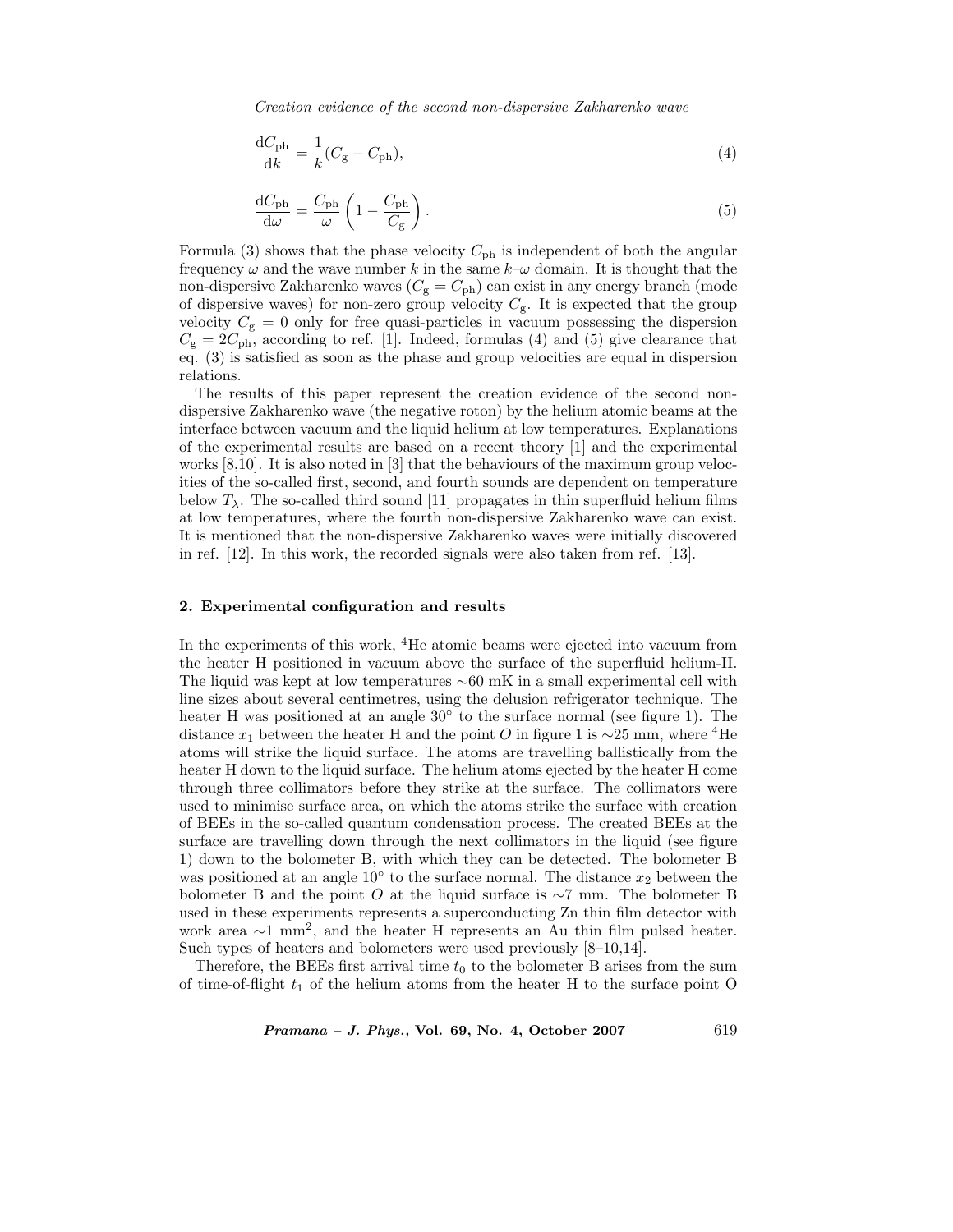

Figure 1. Co-positions of the heater H and the bolometer B. Here the angle  $\alpha$  between the heater H and the liquid surface normal is 30 $\degree$  and the distance  $x_1$  is ∼25 mm. The angle  $\beta$  between the bolometer B and the normal is 10<sup>°</sup> and the distance  $x_2$  is ∼7 mm.

and time-of-flight  $t_2$  spent by BEEs to travel from the surface point O down to the bolometer B [15]:

$$
t_0 = t_1 + t_2 = \frac{x_1}{V_g} + \frac{x_2}{C_g},\tag{6}
$$

where  $V_{\rm g}$  and  $C_{\rm g}$  are the group velocities of the helium atoms and created BEEs, respectively, and  $x_1$  and  $x_2$  are the corresponding distances as shown in figure 1. Figure 2 shows recorded signals of BEEs from the bolometer B (figures 2a– e) and another bolometer (figure 2f) used in the previous experiment [8]. In the experimental work [8], the heater was positioned at the same angle 30◦ to the surface normal with the same distance from the liquid surface that was also used in this experiment, while the other bolometer (from ref. [8]) was positioned at angle 40◦ to the surface normal with the same distance ∼7 mm used for the bolometer B in figure 1. Hence, all six recorded signals of BEEs in figure 2 are suitable for comparison.

The first arrival time of BEEs in figures 2a (the heater power attenuation –23 dB) and 2b (–20 dB) is  $\sim$ (180 ÷ 200) × 10<sup>-6</sup> s that is kept constant and difference in figures 2a and 2b is only in amplitudes of the recorded signals. That is natural because more <sup>4</sup>He atoms with suitable energies appear with increase in the heater power. Using formula (6) and taking the corresponding atomic group velocity  $V_g$  $\sim$  230 m s<sup>−1</sup> from ref. [1], the corresponding group velocity  $C_{\rm g}$  of BEEs (the second non-dispersive Zakharenko wave in the negative roton branch of the BEEs spectra) is ∼115 m s<sup>-1</sup> [1]. Therefore, the time-of-flight of suitable <sup>4</sup>He atoms can be calculated using  $t_1 = x_1/V_g$ , that is ~(25/230) × 10<sup>-3</sup> ~ 109 × 10<sup>-6</sup> s. The time-of-flight of the corresponding negative rotons in the liquid  $t_2 = x_2/C_g$ , that is  $\sim$ (7/115) × 10<sup>-3</sup> ∼ 61 × 10<sup>-6</sup> s. Note that it is always assumed zero-condensation time for a <sup>4</sup>He atom at the interface between vacuum and the liquid helium [8]. Thus, the total time  $t_0 = t_1 + t_2$ . In this case, the value of  $t_0 \sim 170 \times 10^{-6}$  s is in agreement with the values of  $t_0 \sim (180 \div 200) \times 10^{-6}$  s taken from figures 2a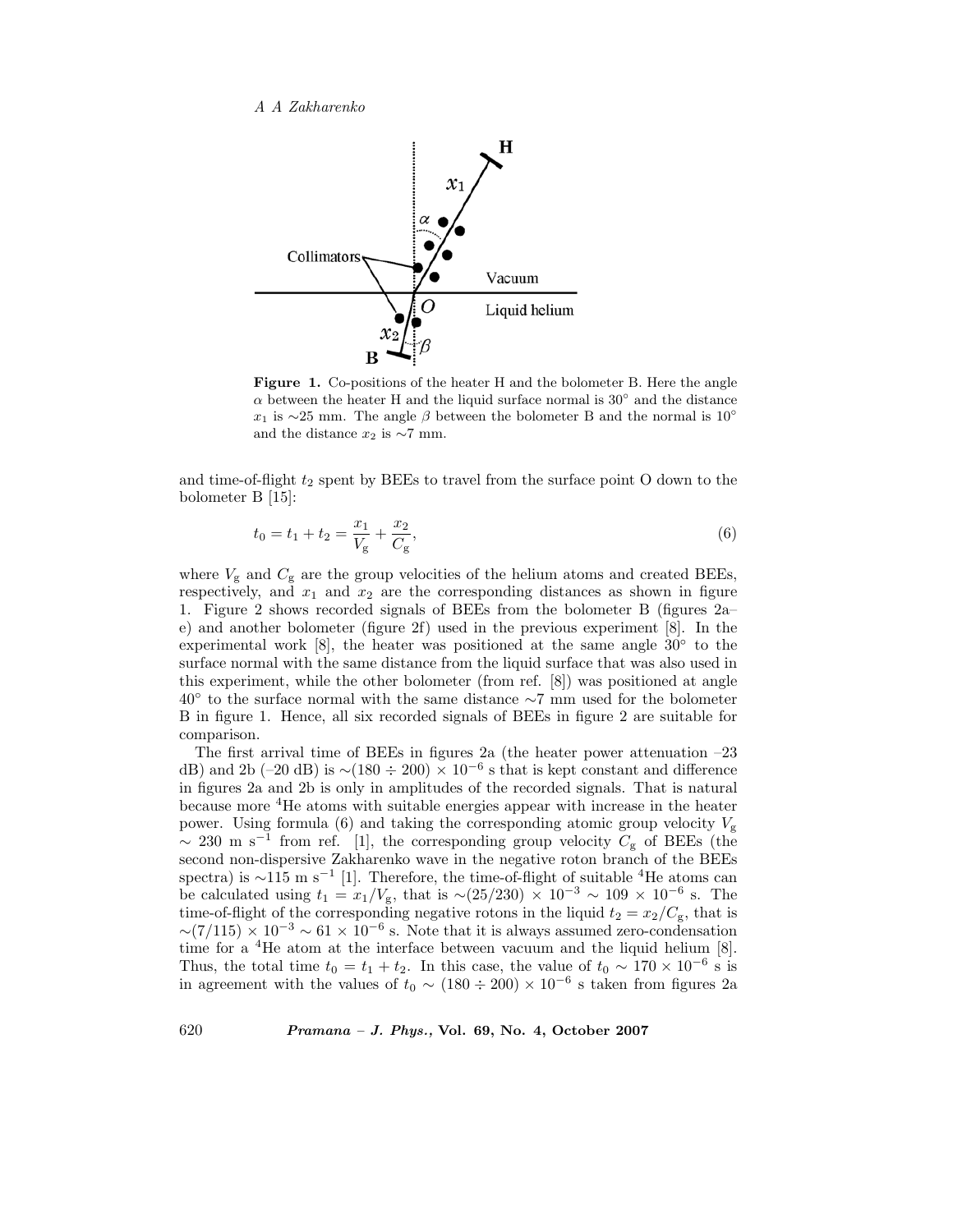

Figure 2. Several detected signals from ref. [13] (symbols 1 and 2 are for the R<sup>-</sup>- and the R<sup>+</sup>-rotons, respectively) with the heater pulse length 2  $\mu$ s and the following power attenuations:  $(a) - 26$  dB;  $(b) - 23$  dB;  $(c) - 20$  dB;  $(d)$ 13 dB; (**e**) – 8 dB; (**f**) – 20 dB (this signal is from another bolometer situated at an angle  $45°$  and distance ∼7 mm in the liquid with the same heater that was studied in ref. [8]).

and 2b. It is necessary to notify that accuracy of such experiments depends on distance gone by both the helium atoms with suitable energies  $E_a \sim 12 \text{ K } [1]$  and the negative rotons, i.e. the second non-dispersive Zakharenko waves. It is assumed that such non-dispersive waves can travel longer distances than dispersive negative rotons with maximum group velocity  $\sim$ 140 ÷ 160 m s<sup>-1</sup> [1]. The corresponding group velocities of the suitable helium atoms with the relationship between the phase and group velocities  $V_{\rm g} = 2V_{\rm ph}$  are greater than those of created negative and positive rotons, according to ref. [1].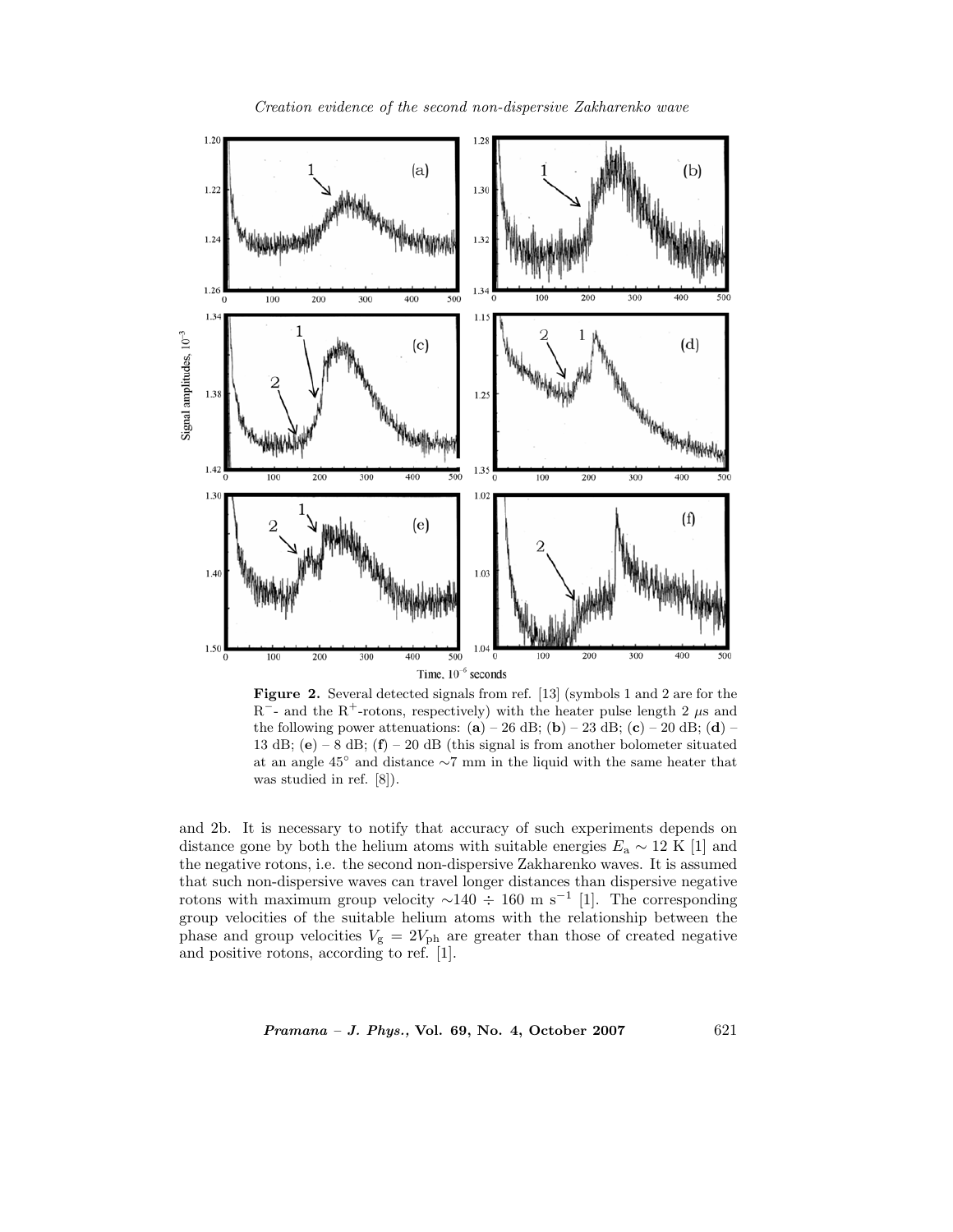

**Figure 3.** The Feynman diagrams for the three-phonon–phonon process: (**a**) dispersive waves; (**b**) non-dispersive waves; (**c**) the other possibility for non-dispersive waves.



Figure 4. The Feynman diagrams for the four-phonon-phonon process: (**a**) dispersive waves; (**b**) non-dispersive waves; (**c**) the other possibility for non-dispersive waves.

In the experiment carried out by Brown and Wyatt in ref. [9], the corresponding negative rotons (the second non-dispersive Zakharenko wave [1]) are observed. However, they believed that positive rotons were observed. They did not reach the suitable atomic energies  $E_a \sim 35 \text{ K}$  [1] required to create the third non-dispersive Zakharenko wave in the positive roton branch of the BEEs energy spectra, because in ref. [9] there is only one roton peak (single roton signal) of BEEs corresponding to the negative rotons with the suitable energies  $E_a \sim 12$  K, according to ref. [1]. However, there should be two peaks in the case of the creation of the corresponding positive and negative rotons in such experiments. In addition to the first roton signal, the second roton signal must appear once the suitable atomic energies  $E_a \sim$ 35 K are reached for the creation of the corresponding positive rotons. It is thought that the created helium atomic beams in such experiments have a kinetic energy distribution for the atoms, and slow and fast <sup>4</sup>He atoms must always be in a wide range of atomic energies of <sup>4</sup>He atoms created by pulsed heaters. For the creation of suitable negative rotons, corresponding atomic energies  $E_a \sim 12$  K are required that is three times smaller than the energy values of  $E_a \sim 35$  K required for the creation of suitable positive rotons (the third non-dispersive Zakharenko wave).

On the other hand, the experimental configuration used in ref. [9],  $x_1 \sim 6.5$ mm and  $x_2 \sim 6.6$  mm, is also not good: it is necessary to do experiments with the distances  $x_1$  and  $x_2$  as far as possible from the liquid surface. That was an additional difficulty for their explanations of their results [9]. In the experimental work carried out by Edwards *et al* [16], the used distance was <sup>L</sup> <sup>∼</sup> 80 mm, but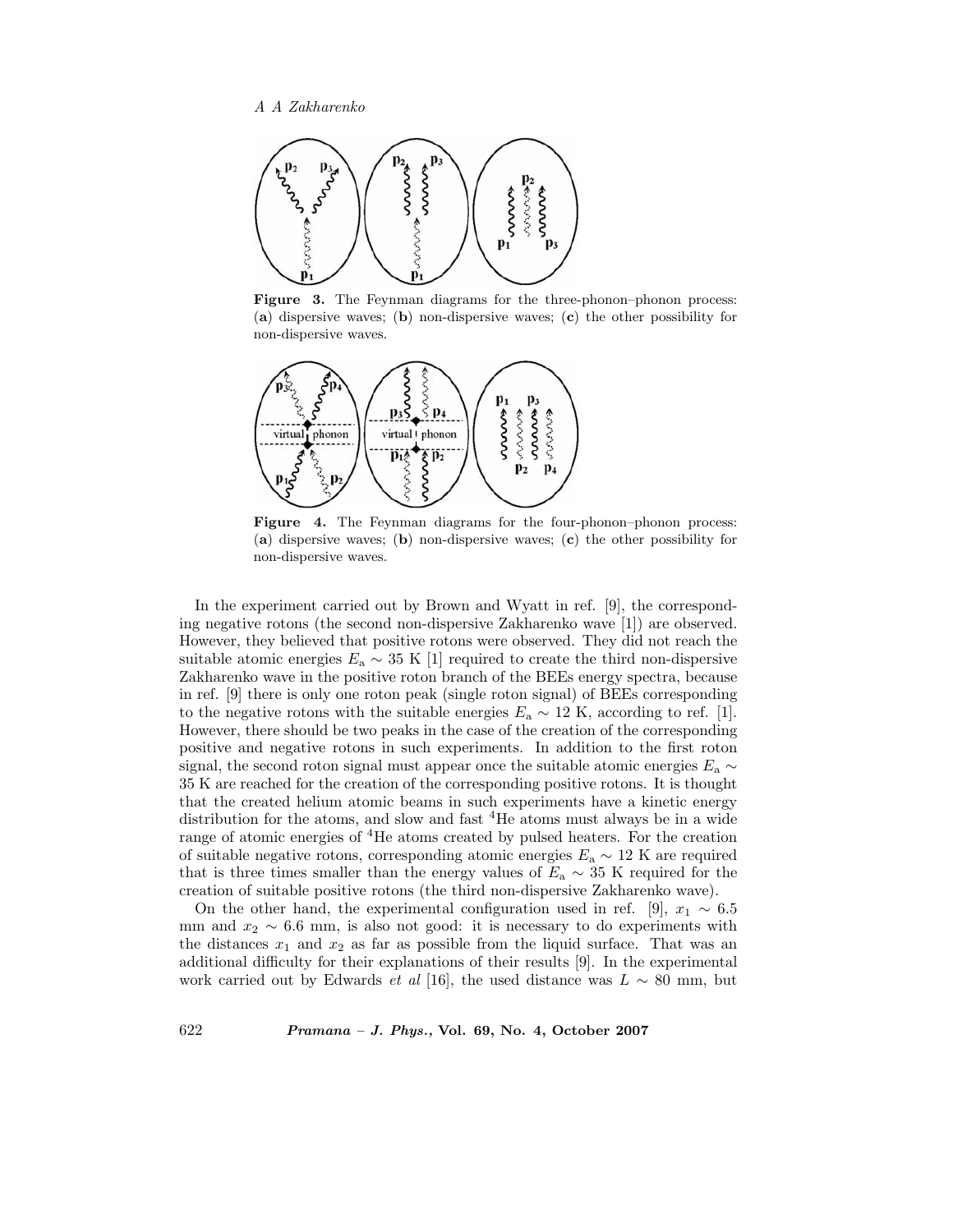they did not mention which rotons were created in their experiments. Also, in ref. [16], angles were discussed, at which maximum intensities of created BEEs were observed. That is natural, because the helium atoms and the created BEEs have different dispersions. In addition, a heater with a fixed angle to the surface normal ejects the helium atoms, which can strike the liquid helium surface at arbitrary angles owing to ripplons at the surface. Therefore, the results of ref. [16] can also give information about curvature of the liquid surface.

The experiments carried out by Zakharenko [8] recorded <sup>4</sup>He atomic signals without the liquid in the experimental cell, i.e. with very small amount of liquid that is enough to cover both the bolometer in ref.  $[8]$  and the heater with  $^{4}$ He thin film. The atomic signals [8] were detected with the other bolometer situated at an angle  $40^\circ$  to the surface normal. For the heater power  $-23$  dB [8], there were already fastest atoms at the first arrival time with energies  $E_a \sim 12$  K required for the creation of the corresponding negative rotons. That is well-correlated with negative roton signals shown in figures  $2a$  (–23 dB) and  $2b$  (–20 dB) as discussed above. For the creation of the corresponding positive rotons, suitable atomic energies  $E_a \sim 35$  K [1] are required. Figure 2f (–20 dB) shows detected signals from the other bolometer (angle  $40°$ ) [8], from which it is seen that there is very weak signal slightly above the noisy level with the first arrival time ∼150 μs to 160 μs. The weak signal can correspond to the third non-dispersive Zakharenko wave in the positive roton branch, because there cannot exist many fastest atoms with the suitable energies that was discussed in ref. [8]. Atomic signals from the bolometer B without the liquid were not observed in this experimental work, probably, due to co-position between the heater H and the bolometer B to the surface normal and the bolometer collimators. The position of the other bolometer in the work of Zakharenko [8] allowed him to observe atomic signals. In the work of Brown and Wyatt [9], an atomic signal was not shown.

There are already two detected signals of BEEs in figures 2c  $(-18 \text{ dB})$ , 2d  $(-13 \text{ dB})$ dB), and 2e (–8 dB). The first arrival time of the first BEE signal (symbol 2 in the figures) is ∼140  $\mu$ s to 150  $\mu$ s. In figure 2c there is no clear maximum of the first BEE signal, and therefore, the two BEE signals (symbols 1 and 2) look like one signal, because the first BEE signal is very weak for the heater power −18 dB in figure 2c compared with the second large BEE signal (the negative rotons). In figures 2d and 2e, already two peaks of these BEEs' signals are clearly seen due to increasing heater power. The first BEE signal denoted by symbol 1 relates to the BEE signals shown in figures 2a and 2b (the second non-dispersive Zakharenko wave in the negative roton branch). The second weaker BEE signal denoted by the symbol 2 relates to the third non-dispersive Zakharenko wave in the positive roton branch, for which the helium atoms must have suitable energies  $E_a \sim 35$  K and the group velocities  $V_g \sim 380 \text{ m s}^{-1}$  [1] for the creation of the positive rotons. The created suitable positive rotons must have energies ∼16 K to 17 K with the group velocities  $C_g \sim 180 \text{ m s}^{-1}$  to 190 m s<sup>-1</sup> [1]. It is necessary to emphasise that Brown and Wyatt [9] observed the negative rotons discussed in this work, but not the positive roton that they in ref. [9] believed. Probably, they did not reach the suitable energy  $E_a \sim 35$  K for the helium atoms, in order to create suitable positive rotons. Moreover, it was written in ref. [9] that it is impossible to create negative rotons by helium atomic beams.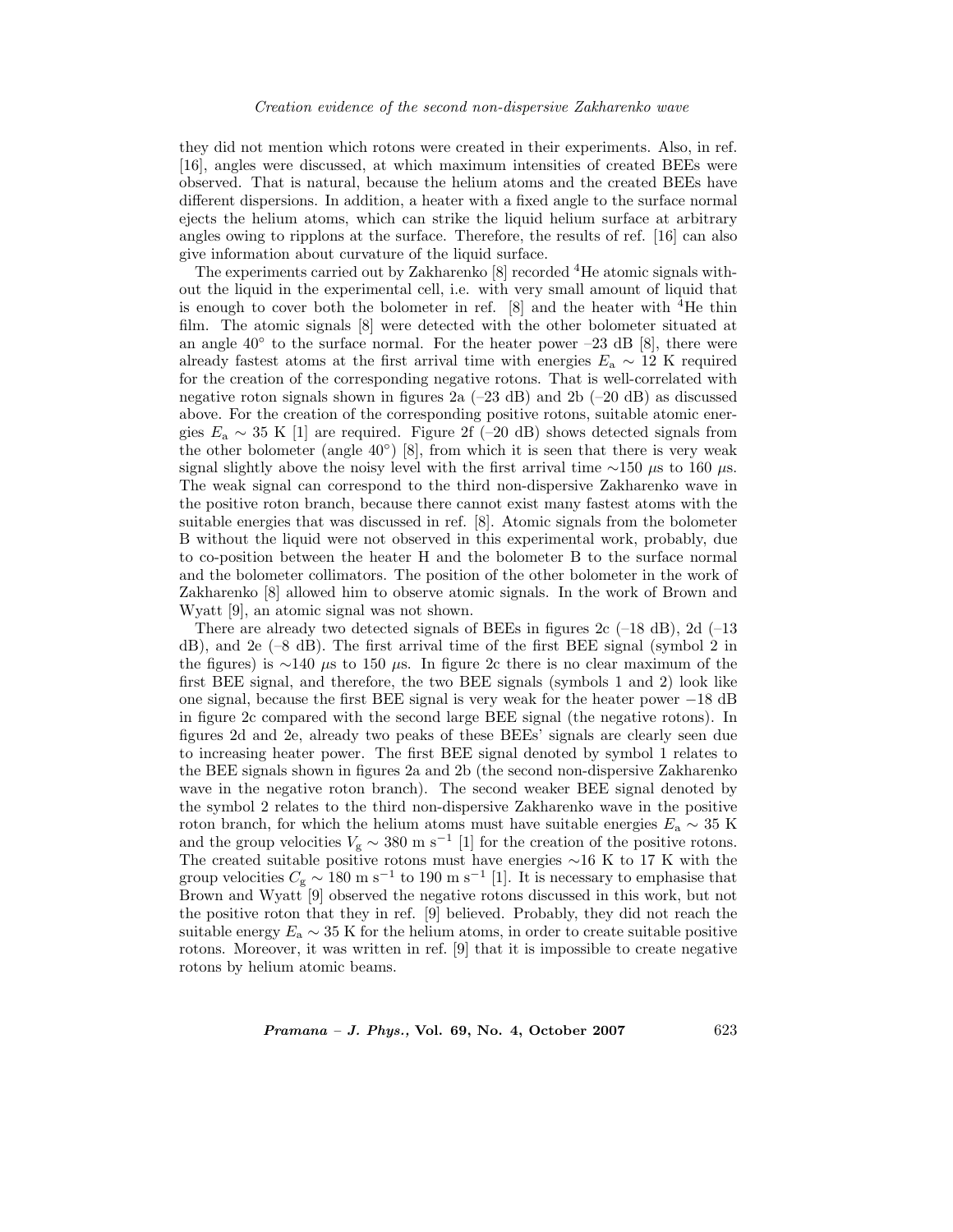#### **3. The three-phonon–phonon and four-phonon–phonon processes**

It is also possible to discuss that the suitable positive rotons (the third nondispersive Zakharenko wave) could be coupled with the famous four-phonon–phonon process (4pp), because one suitable helium atom (∼35 K) can create two suitable positive rotons (the Cooper pair) with energy values (∼16 K to 17 K) being approximately two times smaller than those of the atomic energies. On the other hand, the suitable negative rotons (the second non-dispersive Zakharenko wave) could be coupled with the famous three-phonon–phonon process (3pp), because one suitable helium atom (∼12 K) can create one suitable negative roton with approximately the same energy. It is noted that in the BEE phonon branch, the creation of high-energy phonons with suitable energies  $E_{\rm ph} = E_{\rm B} = 7.15 \, {\rm K}$  ( $E_{\rm B}$  is the binding energy [17]) by the helium atoms must also require suitable atomic energies at the crossing point of the phase velocities  $V_{\text{ph}}$  and  $C_{\text{ph}}$  in the first energy zone [1], at which an energy leak occurs (as discussed in refs  $[1,8]$ ). Therefore, both the quantum condensation process and the quantum evaporation process are inverse processes to each other in both second and third energy zones [1,8] of the BEE energy spectra, but not in the first.

It is noted that solids are also investigated at low temperatures, where heat phonons can propagate (see refs [18–20]). They can also be created by a thin film of 1 mm<sup>2</sup> square heated by the short pulses  $\sim$ 10 ns to 100 ns. The thin film is situated on a crystal surface. Also, there are measurements with scattering method of slow neutrons, for instance, in  $\text{NaFl}_7$  [20], where there are both optical and acoustical phonon branches. Probably, it is possible to write 'heat phonons' ('thermal phonons' or 'resistive phonons') instead of 'negative rotons' in the liquid helium-II.

It is also possible to theoretically evaluate the effective masses of the quasiparticles, which participate in the three-phonon–phonon and four-phonon–phonon processes evaporating the helium atoms. In the negative roton branch of the BEE energy spectra, it is obvious that quasi-particles (thermal phonons) with total energy  $E_{\text{total}} \sim 12 \text{ K}$  can evaporate single helium atom with the same energy  $E_{\text{a}} \sim 12$ K. Thus energy conservation law is satisfied. According to the BEE energy spectra (see figure 2 of ref. [1]), the bulk quasi-particle energy  $E_{\text{BEE}}$  is combined from both kinetic  $(E_k)$  and potential  $(E_p)$  energies. There are two possibilities for both the kinetic and potential energies of quasi-particles in the negative roton energy branch in order to give BEE energy for a single quasi-particle of the 3pp-process:

$$
E_{\rm BEE} = \mu^* C_{\rm g}^2 / 2. \tag{7}
$$

The first possibility represents summation of the potential energy ( $E_{\rm AR} \sim 8.6$  K) of the roton minimum with positive kinetic energy  $E_{k1}$ :

$$
E_{\text{total}} = E_{\Delta \text{R}} + E_{\text{k1}} = \sum (E_{\text{BEE}})_i \sim 12 \text{ K}
$$
 (8)

using the neutron scattering experimental data, and the second possibility is obtained by sticking together the potential energy ( $E_{\Delta m} \sim 13.85$  K) of the maxon maximum with the negative kinetic energy  $E_{k2}$ :

$$
E_{\text{total}} = E_{\Delta m} + E_{\text{k2}} = \sum (E_{\text{BEE}})_i \sim 12 \text{ K.}
$$
 (9)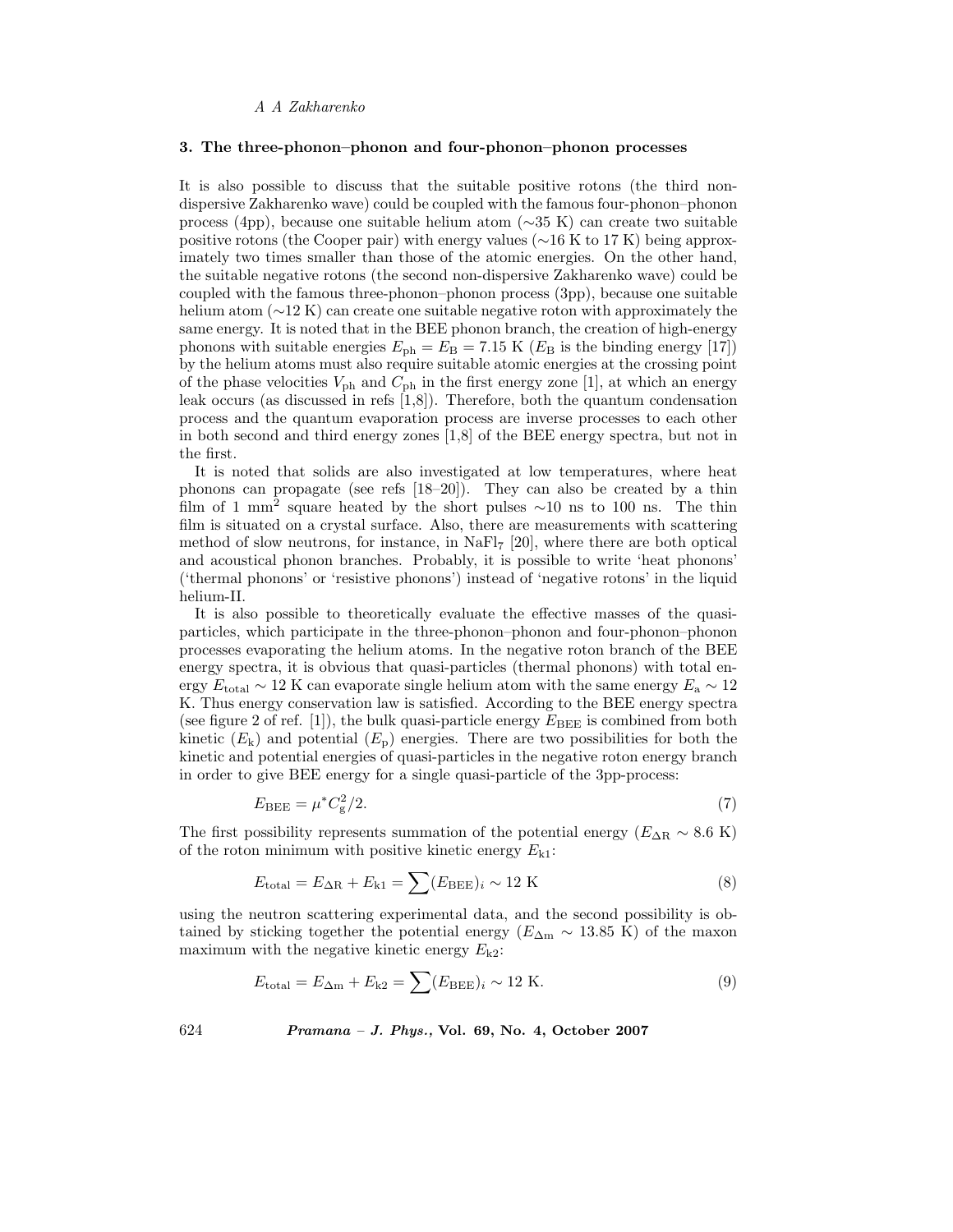In the superfluidity theory, it is suggested that superfluid motion of the liquid represents a potential motion, which could be coupled with some oscillations within a <sup>4</sup>He atom (neutrons and proton–electron pairs), because the helium atoms are in a condensed state in the liquid helium-II, but not free <sup>4</sup>He atoms. Therefore, it is assumed that effective mass of a single quasi-particle cannot be greater than the <sup>4</sup>He atom mass  $M_4$ . It is also assumed that it is possible to treat some potential  $E_{\rm p}$  and kinetic  $E_{\rm k}$  energies instead of the energies  $E_{\rm \Delta R}$  with  $E_{\rm k1}$  and  $E_{\rm \Delta m}$  with  $E_{k2}$  because

$$
E_{\Delta R} + E_{k1} = E_{\Delta m} + E_{k2} = E_p + E_k
$$
\n(10)

requiring the equality  $E_p = E_k$ . It is thought that it is natural to take the kinetic energy  $E_k$  in view of the de Broglie wave:

$$
E_{\rm k} = \hbar^2 k^2 / 2M^* = M^* C_{\rm g}^2 / 2. \tag{11}
$$

Using the equality  $E_p = E_k$ , it is possible to write the total energy as

$$
E_{\text{total}} = E_{\text{p}} + E_{\text{k}} = M^* C_{\text{g}}^2. \tag{12}
$$

On the other hand, the total energy  $E_{total}$  is equal to the energy  $E_a$  of an evaporated <sup>4</sup>He atom

$$
E_{\text{total}} = E_{\text{a}} = M_4 V_{\text{g}}^2 / 2 \sim 12 \text{ K} \quad \text{with } E_{\text{total}} = M^* V_{\text{g}}^2 / 4. \tag{13}
$$

According to a recent theory [1], there is the following relationship:

$$
C_{\rm ph} = C_{\rm g} = V_{\rm ph} = V_{\rm g}/2 \tag{14}
$$

for the suitable quasi-particles representing the second non-dispersive Zakharenko waves. Therefore, it is possible to get a relationship between the quasi-particle effective mass  $\mu^*$  and the helium atom mass  $M_4$ :  $\mu^* = M^*/3 = 2M_4/3$ , because three quasi-particles participate in the 3pp-process and they should be alike. This result is well-correlated with the previous evaluation of the effective mass  $\mu^* \sim$  $4.1\times10^{-27}$  kg for the second non-dispersive Zakharenko waves obtained in ref. [1]. The effective mass  $\mu^*$  from ref. [1] is only 10% less than the results of this evaluation done above. Some possible Feynman diagrams for the three-phonon–phonon process are shown in figure 3.

It is possible to discuss the helium atom evaporation by suitable BEEs in the positive roton branch of the BEE energy spectra by the same way. However, here the energy  $E_a$  of an evaporated <sup>4</sup>He atom is equal to  $E_a = M_4 V_g^2/2 \sim 35$  K that<br>is approximately two times greater than the energy  $\sim 17$  K of the suitable BEE is approximately two times greater than the energy ∼17 K of the suitable BEE quasi-particles. Therefore, there is  $2E_{\text{total}} = E_a = M_4 V_g^2 / 2 \sim 35 \text{ K}$  according to the energy conservation law that allow us to state that such BEE quasi-particles are the energy conservation law that allow us to state that such BEE quasi-particles are coupled into pairs representing the Cooper pairs. It is noted that the Cooper pairing phenomenon was first discovered in the well-known classical superconductivity theory, in which two electrons each with negative charge are coupled into pairs. Indeed, there is also the relationship of eq. (14) for the suitable quasi-particles representing the third non-dispersive Zakharenko waves, according to the recent theory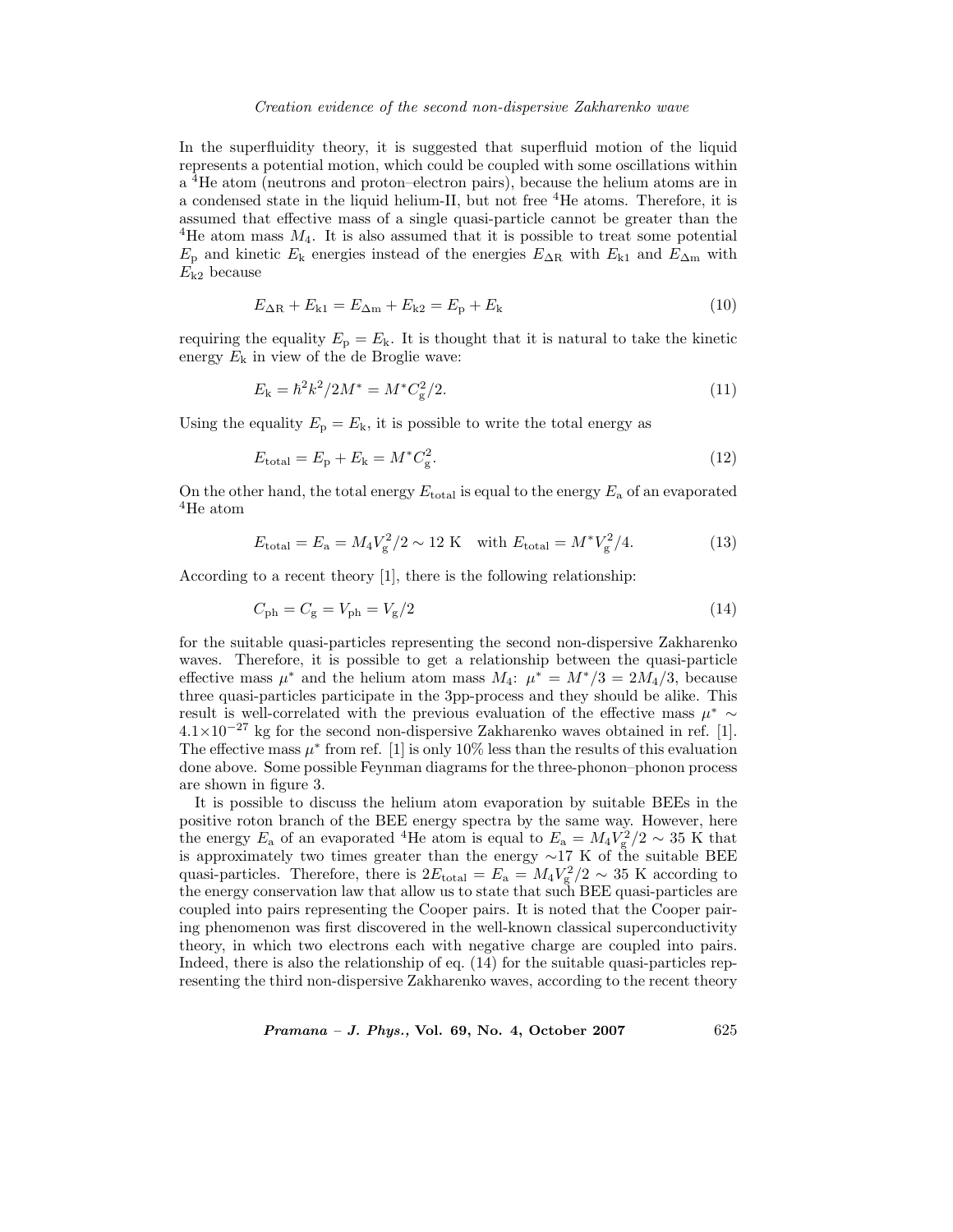[1]. The equality between the energy  $2E_{\text{total}}$  and the energy  $E_{\text{a}}$  of an evaporated <sup>4</sup>He atom,  $2E_{\text{total}} = E_a = M_4 V_g^2 / 2 \sim 35 \text{ K}$  to 36 K with  $2E_{\text{total}} = 2M^* V_g^2 / 4$ , results in the following relationship between the quasi-particle effective mass  $\mu^*$ and the helium atom mass  $M_4$ :  $\mu^* = M_4/2$ . It is noted that this evaluated value of the BEE quasi-particle effective mass is also well-correlated with the previous evaluation introduced in ref. [1], using the neutron scattering experimental data. The effective mass value of ref. [1]  $\mu^* \sim 2.8 \times 10^{-27}$  kg is approximately 20% less than the results for the effective mass evaluation followed in this paper. It was noted in ref. [1] that the results can be improved in the future, if improved experimental data will be available. Some possible Feynman diagrams for the fourphonon–phonon process are shown in figure 4. The effective masses for both the three-phonon–phonon (3pp) and four-phonon–phonon (4pp) processes are listed in table 1. In addition, it is thought that the 4pp-process can be treated as a double 3pp-process, because by comparing figures 3a with 4a, it is clearly seen that the virtual phonon in figure 4a for the 4pp-process is common for two 3pp-processes. Therefore, both 3pp-processes are coupled through the virtual phonon, and hence, they have an exchange.

Probably, it is natural to treat the liquid helium-II as a liquid consisting of condensed <sup>4</sup>He atoms, neutron and proton–electron pairs which are somewhat coupled. Therefore, BEE effective masses must be smaller than the mass of a free <sup>4</sup>He atom  $M_4$ . It is noted that linear size of the helium atom is approximately equal to 1 Å =  $10^{-10}$  m corresponding to the wavelength  $\lambda_a$  and wave number  $k_a = 2\pi/\lambda_a \sim 1$  $Å^{-1}$ . However, for such quantum liquid as the liquid helium-II, the maxon maximum wave number  $k_{\Delta m} \sim 1.13 \text{ Å}^{-1}$  is greater than the wave number  $k_{\rm a}$ . Therefore, BEE quasi-particle wavelengths in both negative and positive roton branches are smaller than the wavelength  $\lambda_a$ . For example,  $\lambda_a$  is approximately 1.5 times greater than the wavelength corresponding to the second non-dispersive Zakharenko wave in the negative roton branch and  $2-2.5$  times greater than the wavelength corresponding to the third non-dispersive Zakharenko wave in the positive roton branch of the BEE energy spectra. Thus, it is possible to suggest that the liquid helium-II surface in such low temperature experiments at bulk liquid temperatures below ∼100 mK represents a smooth surface for such suitable thermal and supra-thermal BEE quasi-particles, which can evaporate <sup>4</sup>He atoms.

Indeed, there are difficulties to excite and to measure second sound in the liquid helium-II. However, there is some progress in measurement technique developments for complex investigations of the second sound. For example, a new method was demonstrated in ref. [21] concerning creation of collective excitations in a Bose– Einstein condensed cloud and the speed of sound was determined as a function of condensate density. This method allows comparison with sound propagation in liquid helium-II and is promising for studying higher-lying excitations and perhaps for studying the second sound. In addition, there is a possibility to parametrically generate the second sound. Reference [22] reports the first experimental observation of parametric generation of second sound waves by first sound waves in the superfluid helium-II in a rather narrow temperature range close to the superfluid transition temperature  $T_{\lambda}$ . It is noted that parametric generation of waves is observed in a wide class of non-linear media. Few examples from refs [23–25] are spin waves in ferrites and anti-ferromagnets and Langmuir waves in plasma parametrically driven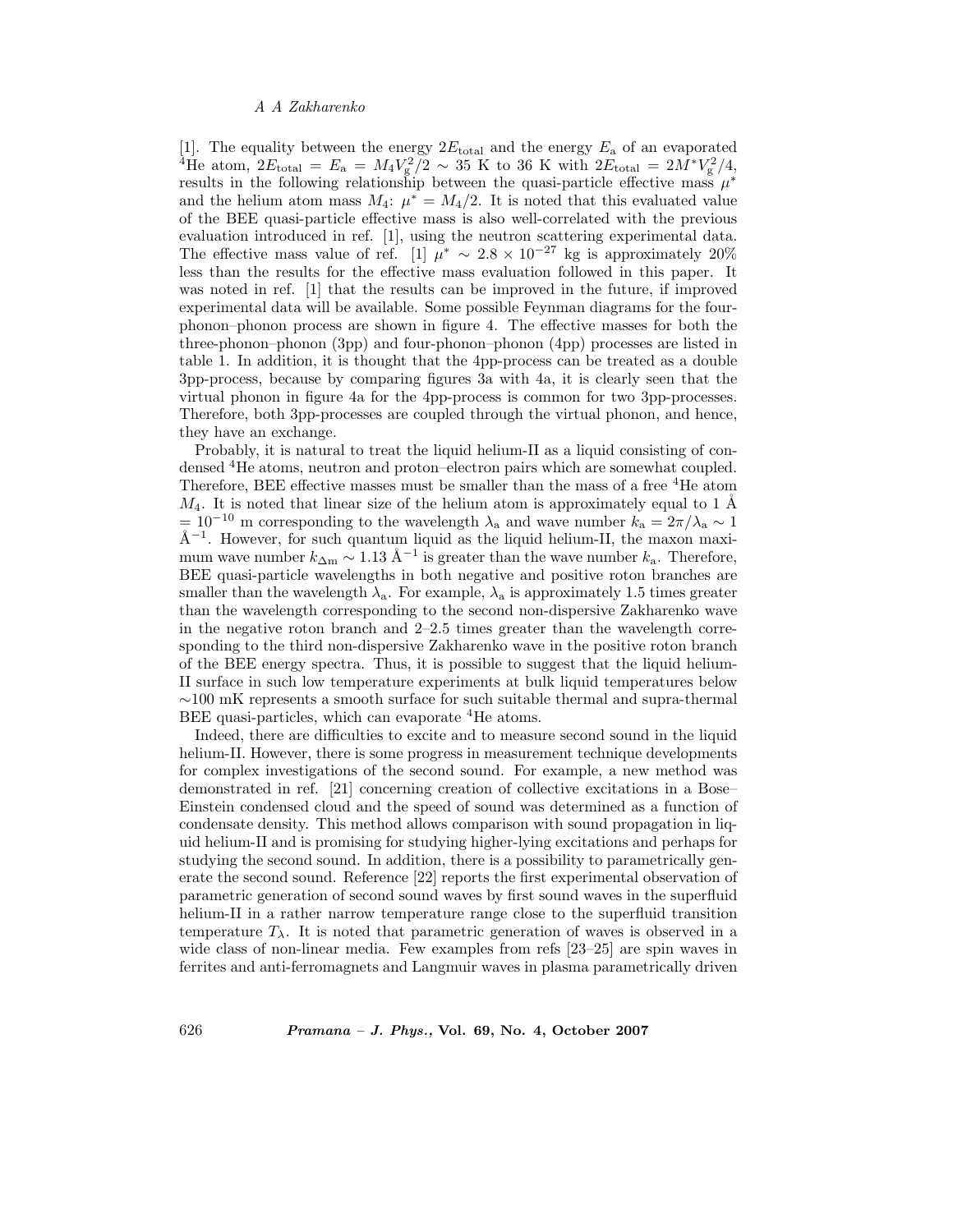*Creation evidence of the second non-dispersive Zakharenko wave*

**Table 1.** Evaluated effective masses of both the second non-dispersive Zakharenko wave  $(m_{Z2})$  in the three-phonon–phonon process (3pp) and the third non-dispersive Zakharenko wave  $(m_{Z3})$  in the four-phonon–phonon process (4pp) with relationships to the <sup>4</sup>He-atomic mass ( $M_4 = 6.667 \times 10^{-27}$  kg).

| Phonon process | Effective mass<br>$(10^{-27} \text{ kg})$ | Relationship to $M_4$ |
|----------------|-------------------------------------------|-----------------------|
| $m_{Z2}$ (3pp) | $\sim 4.4447$                             | $2M_4/3$              |
| $m_{Z3}$ (4pp) | $\sim 3.3335$                             | $M_4/2$               |

by a microwave field, ferrofluid surface waves subjected to an AC tangential magnetic field, and surface waves in liquid dielectrics parametrically excited by an AC electric field. It is well-known that there are two kinds of three-phonon–phonon processes (3pp) in the superfluid helium-II that are responsible for second sound wave generation by first sound waves considered theoretically in refs [26,27]:

- Cherenkov emission representing a first sound phonon decay into a pair of first sound and second sound phonons;
- parametric decay representing a first sound phonon decay into a pair of second sound phonons (thermal phonons).

Both processes result in decay instabilities which are characterized by thresholds in the first sound amplitude. It is thought that the second sound generation at the liquid–vacuum interface by helium atomic beams is the simplest way.

# **4. Conclusions**

In this paper, the possibility in low temperature experiments to excite the second non-dispersive Zakharenko wave (the negative roton or second sound) by the helium atomic beams at the interface between vacuum and the liquid helium was shown. It was also shown and discussed that the creation of the negative rotons by the helium atomic beams is easier than that of the positive rotons, for which much more greater <sup>4</sup>He atom energies  $E_a$  are required ( $E_a \sim 12$  K for the negative roton creation, but  $E_a \sim 35$  K for the positive roton creation). The negative roton signals are readily distinguished from the positive roton signals in all experiments by their first arrival time detected by a bolometer and the required corresponding atom velocities for the creation of both negative and positive rotons, using the recent theory [1]. In order to create the negative rotons, the group velocity  $V<sub>g</sub>$  of the <sup>4</sup>He atom is required to be equal to ∼230 m s<sup>-1</sup>, while the required  $V_g$  for the creation of the positive retors is equal to  $\epsilon$ <sup>280</sup> m s<sup>-1</sup>, according to ref. [1] It was also of the positive rotons is equal to ∼380 m s<sup>-1</sup>, according to ref. [1]. It was also concluded that it is natural that there is difference in angles of the heater H and the bolometer B co-positions to the liquid surface normal for detection of created BEEs in the liquid helium-II. This is due to the fact shown in ref. [1] that the  ${}^{4}$ He atoms are dispersive waves with constant relationship  $C_{\rm g} = 2C_{\rm ph}$  for the de Broglie waves, which can create the second and third non-dispersive Zakharenko waves (the negative and positive rotons, respectively).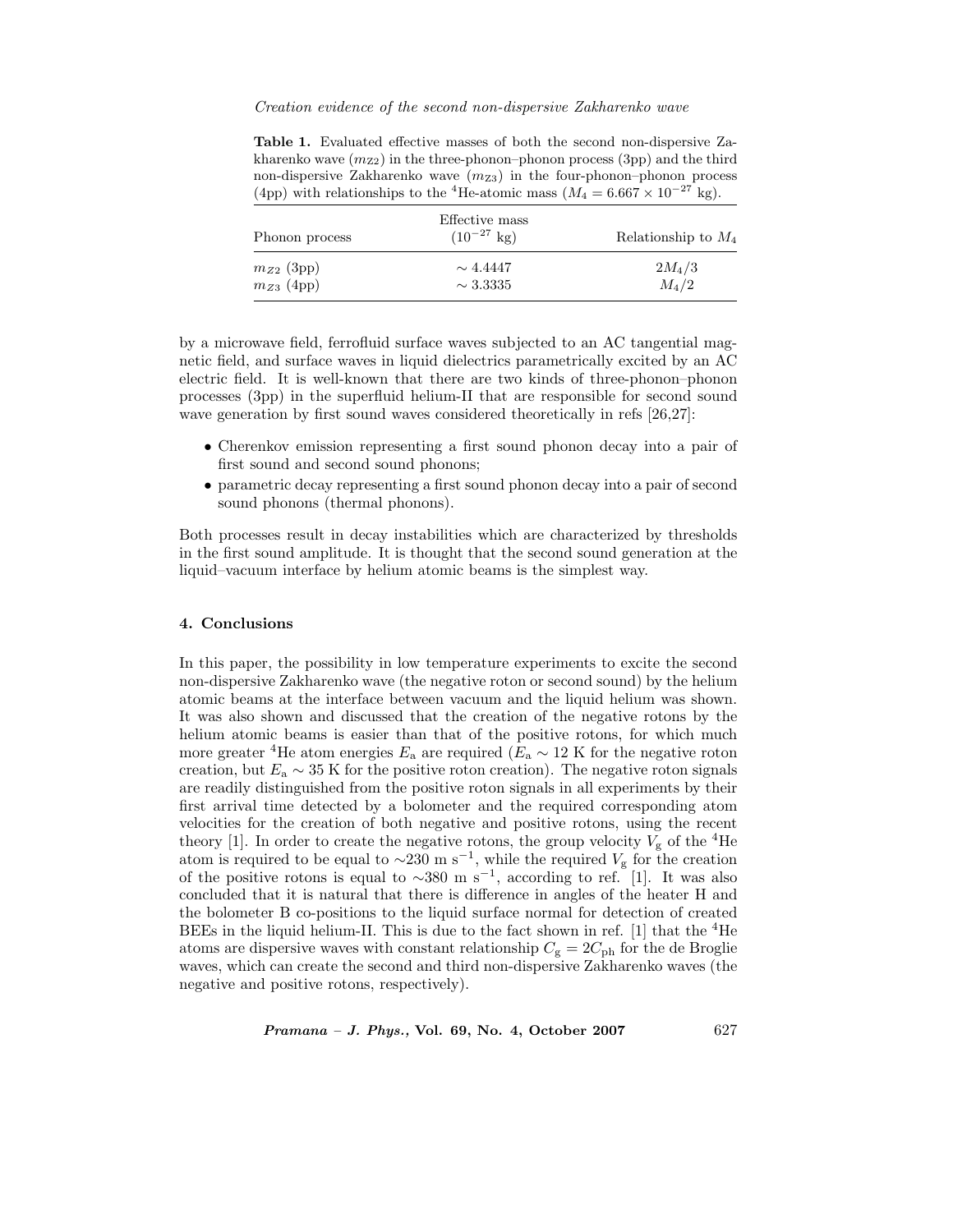# **Acknowledgements**

The author would like to acknowledge support for this work from EPSRC, with which it was possible to study low temperature physics at the Exeter University, England during the academic year 2000–2001. Also, the author takes pleasure in thanking Dr S Roshko and Dr M A H Tucker for their help in preparing the experiment.

#### **References**

- [1] A A Zakharenko, Different dispersive waves of bulk elementary excitations in superfluid helium-II at low temperatures, in: *The CD-ROM Proceedings of the Forum Acusticum* (Budapest, Hungary, 2005) pp. L79–L89
- [2] V P Peshkov, Determination of the velocity of propagation of the second sound in helium-II, *Soviet J. Experimental and Theoretical Phys. (Moscow)* **10**, 389 (1946)
- [3] J R Waldram, *The theory of thermodynamics* (Cambridge University Press, New York, 1991) 359 pages
- [4] L D Landau and E M Lifshits (*Fluid Mechanics*, 2000) vol. 6, pp. 1–539
- [5] I M Khalatnikov, *Theory of superfluidity* (Nauka, Moscow, 1971) pp. 13–17
- [6] W G Stirling, Precision measurement of the phonon dispersion relation in superfluid <sup>4</sup>He, in: *The Proceedings of the 75th Jubilee Conference on* <sup>4</sup>*He* edited by J G M Armitage (World Scientific, Singapore, 1983) p. 109 and private communication
- [7] W G Stirling, New high-resolution neutron scattering investigations of excitations in liquid helium-4, in: *The Proceedings of the 2nd International Conference on Phonon Physics* edited by J Kollar, N Kroo, N Menyhard and T Siklos (Budapest, Hungary, 1985) p. 829
- [8] A A Zakharenko, Creation of bulk elementary excitations in superfluid helium-II by helium atomic beams at low temperatures, *Waves in random and complex media* **17(3)**, 255 (2007), DOI: 10.1080/17455030601178164
- [9] M Brown and A F G Wyatt, *J. Phys.: Condens. Matter* **15**, 4717 (2003)
- [10] A A Zakharenko, Studying creation of bulk elementary excitation by heaters in superfluid helium–II at low temperatures, *J. Zhejiang Univ. Sci.* **A8(7)**, 1065 (2007)
- [11] D J Bergman, Third sound in superfluid helium films, in: *Physical acoustics: Principles and methods* edited by W P Mason and R N Thurston (Academic Press, New York–San Francisco–London, 1975), vol. XI, pp. 1–69
- [12] A A Zakharenko, *Acta Acustica united with Acustica* **91(4)**, 708 (2005)
- [13] A A Zakharenko, *Phonons, rotons and quantized capillary waves or ripplons in the isotopically pure liquid* <sup>4</sup>*He at low temperatures and properties of the liquid* <sup>4</sup>*He surface*, Ph.D. thesis, Krasnoyarsk, 123 pages (2002), in Russian and in English
- [14] M Brown and A F G Wyatt, *J. Phys.: Condens. Matter* **15**, 5025 (1990)
- [15] M G Baird, F R Hope and A F G Wyatt, *Nature (London)* **304**, 325 (1983)
- [16] D O Edwards, G G Ihas and C P Tam, *Phys. Rev.* **B16(7)**, 3122 (1977)
- [17] J Wilks, The properties of liquid and solid helium, in: *the International series of monographs on physics* (Oxford University Press, 1967)
- [18] V A Krasil'nikov and V V Krylov, *Introduction to the physical acoustics* (Moscow, Nauka, 1985) 400 pages